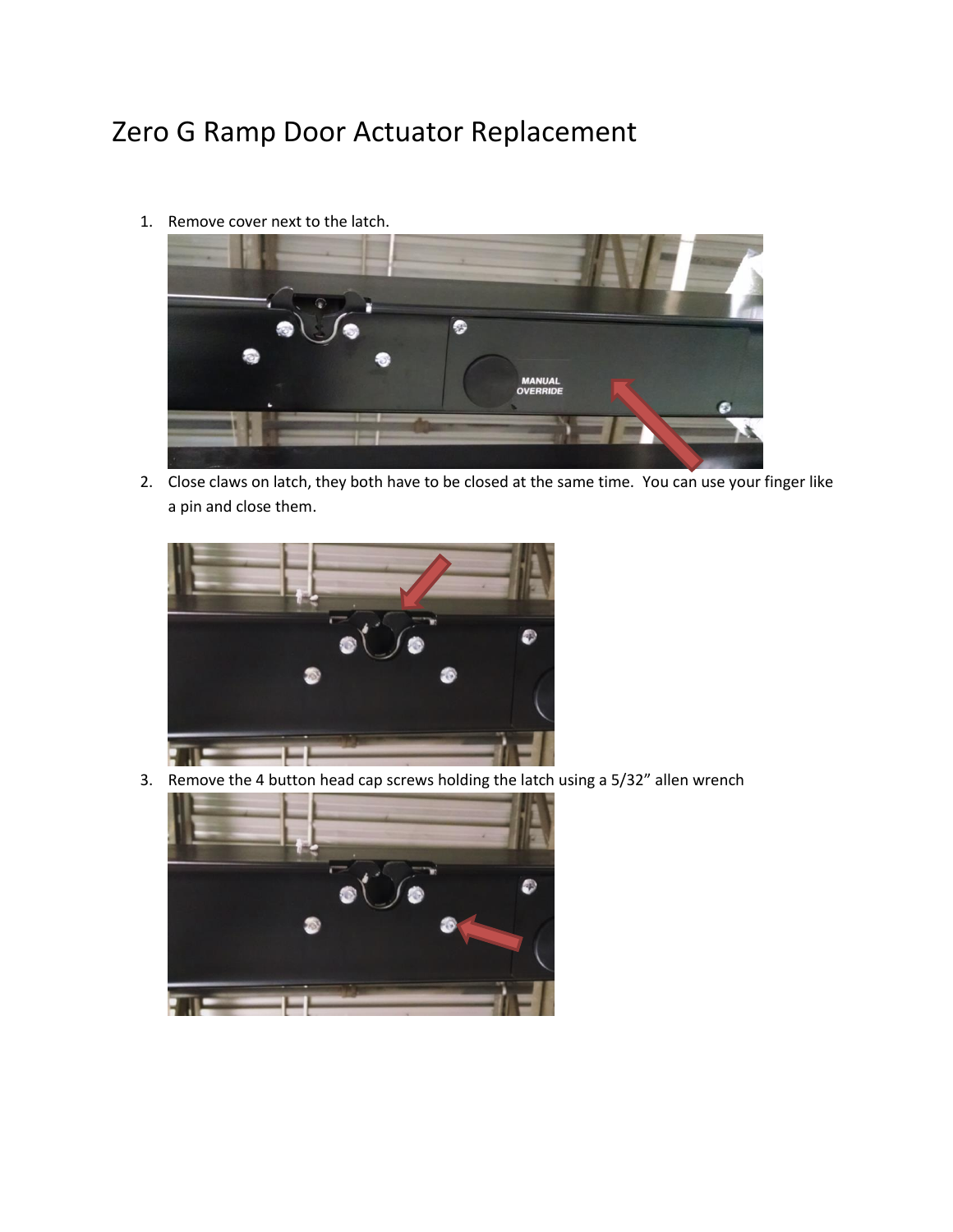4. Slide the latch out the hole next to it. Be careful of the wires attached to the actuator.



5. Remove the wires from the actuator and then undo the nuts and bolts that hold the actuator into the latch assembly.